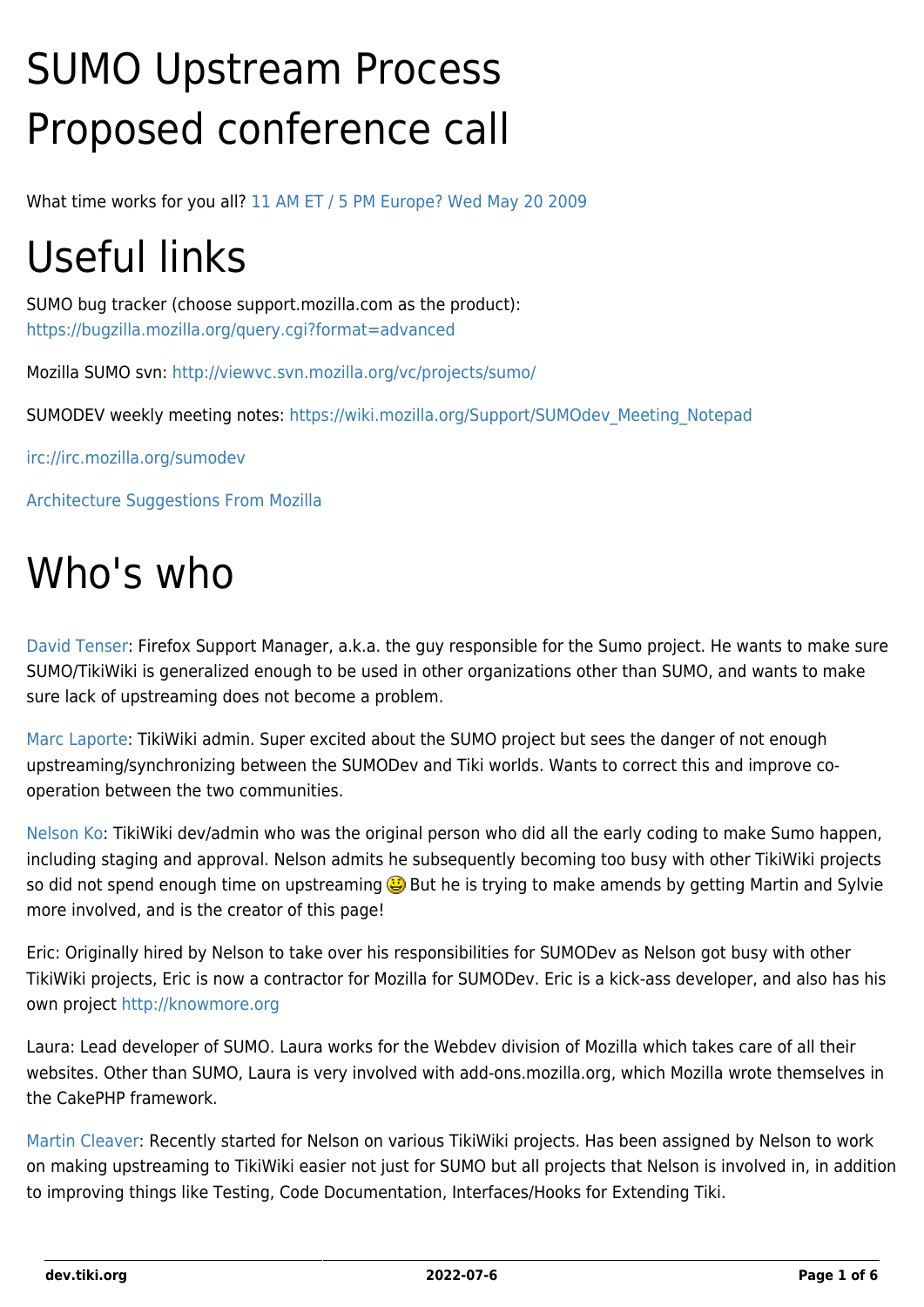Sylvie Gré verend: TikiWiki developer/admin from the early days of the project. Was contracted by Nelson to help out in upstreaming stuff to TikiWiki. So she knows the difficulty of upstreaming after the fact, as opposed to developing directly in Tiki trunk.

Other Mozilla people heavily involved in SUMODev: Paul, a former QA intern, now contractor developer with Mozilla; Stephen, the QA guy; Cheng and Matthew who heads up live chat and forums but do a bit of coding now an then and a lot of the sysadmin type things. Chris is the editor of the KB so does admin config of Tiki (and reports bugs  $\bigcirc$ )

# David's initial questions

David's initial questions were:

- How can we make sure our patches are not missed by the TikiWiki community?
- Is there a simple and straightforward way to submit our patches, or point to them, somewhere where you're looking?
- How does your process of accepting patches look like?
- Do we need someone from the TikiWiki side that can work together with us in making sure relevant fixes are upstreamed?
- Does using our patches depend on us upgrading to the latest TikiWiki on SUMO?

## Marc's recommendations and Nelson's comments

#### 1- Code directly on trunk

a) So we know the feature is shared, and will be waiting for us when we upgrade in the future.

b) The community knows early about the feature and there is no feature duplication which we need to solve later.

c) If I can run the project on trunk, I do so. There are more bugs but it's the way to keep trunk stable. If not, I backport to to the stable branch.

Nelson: I fully agree with the benefit of coding directly on trunk. Ideally, SUMODev could institute a practice to code on Tiki trunk first, and then "backport" to SUMO, rather than the reverse.

Sylvie: But coding in trunk needs sometimes a lot more effort to generalize. For instance the multiple polls feature in sumo can not be backported as it in tikiwiki because of too many hardcoded settings.

2 - In the case where I have a project that is quite different, I would manage it through an experimental branch in the TikiWiki SVN. Is there a reason why SUMO can't be on an experimental branch of TikiWiki SVN?

The Council of Europe is in a similar situation than SUMO.

- 1- They want to upstream as much as possible
- 2- They have high stability needs, because they deploy dozens of TikiWikis.
- 3- They have some things which are not shareable (tNews)

COE has an experimental branch: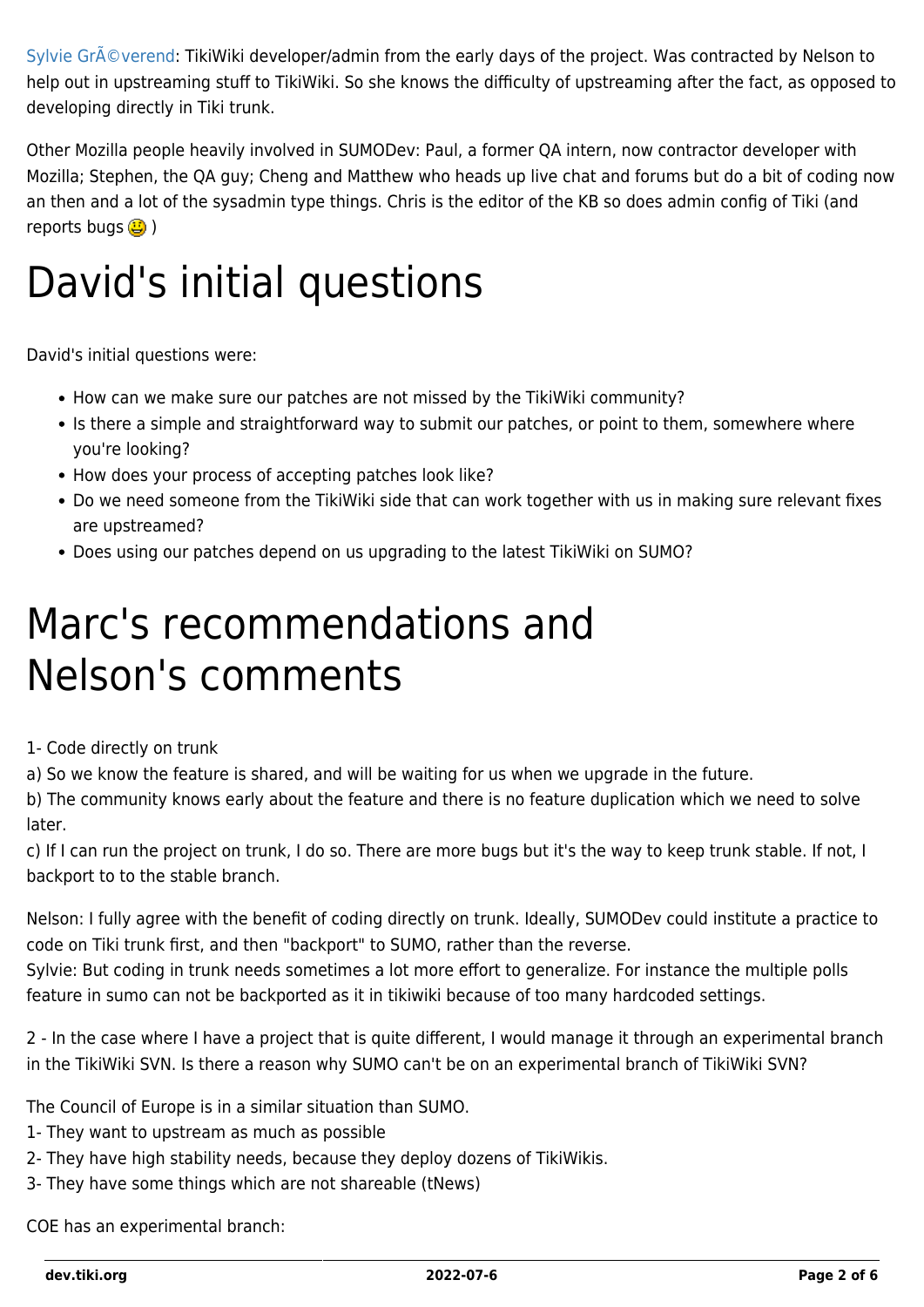#### <http://tikiwiki.svn.sourceforge.net/viewvc/tikiwiki/branches/experimental/coe/>

A benefit is that the larger TikiWiki community receives the commit notifications.

I am very happy when active TW community members are asked to perform some Tiki code for SUMO and I want more& more of that. However,is there a reason why SUMO devs (Nelson, Laura, Eric, etc.) don't commit directly to trunk?

Nelson: I think there might be practical reasons why SUMO might have to be on Mozilla SVN.... Need more discussion on this point.

3 -Again, I am not familiar with specifics but here is what could be a proposal:

1- Upgrade SUMO to branches/3.0

Nelson: I think doing this is a good first step and IMO is very important.

2- Coordinate with TW quality team to see which fixes should go to soon-to-be-stable branches/3.0 for inclusion in 3.1

Nelson: yes, fully agree.

3- The general-purpose stuff, but not suitable for the current stable branch, committed to TRUNK and will be part of the official 4.0

Nelson: yes, fully agree. The question is only if sumo devs "have time" to do this themselves, or to code on trunk first and then backport to SUMO.

4- SUMO experimental branch: for all the stuff which is very specific

We already have some scripts to merge. Maybe some more scripts will be needed or the current ones deserve a tweak. In any case, COE is in a similar situation to SUMO.

Nelson: I think this makes sense in concept, but there is already SUMO in Mozilla svn, so that will cause duplication. This needs to be resolved. It makes no sense to duplicate. Can we somehow channel Mozilla SUMO svn commit notices to our Tiki svn list?

## Nelsons suggestion to use IRC bots as a way to know what's going on?

Bugzilla changes appear in irc.mozilla.org#sumodev through firebot, and also Tiki svn commits appear in irc.freenode.net#tikiwiki through CIA, so maybe if we make use of such IRC bots, it might be a very good way to keep track of what's happening across the "Tiki-SUMO border" which I hope will become less a border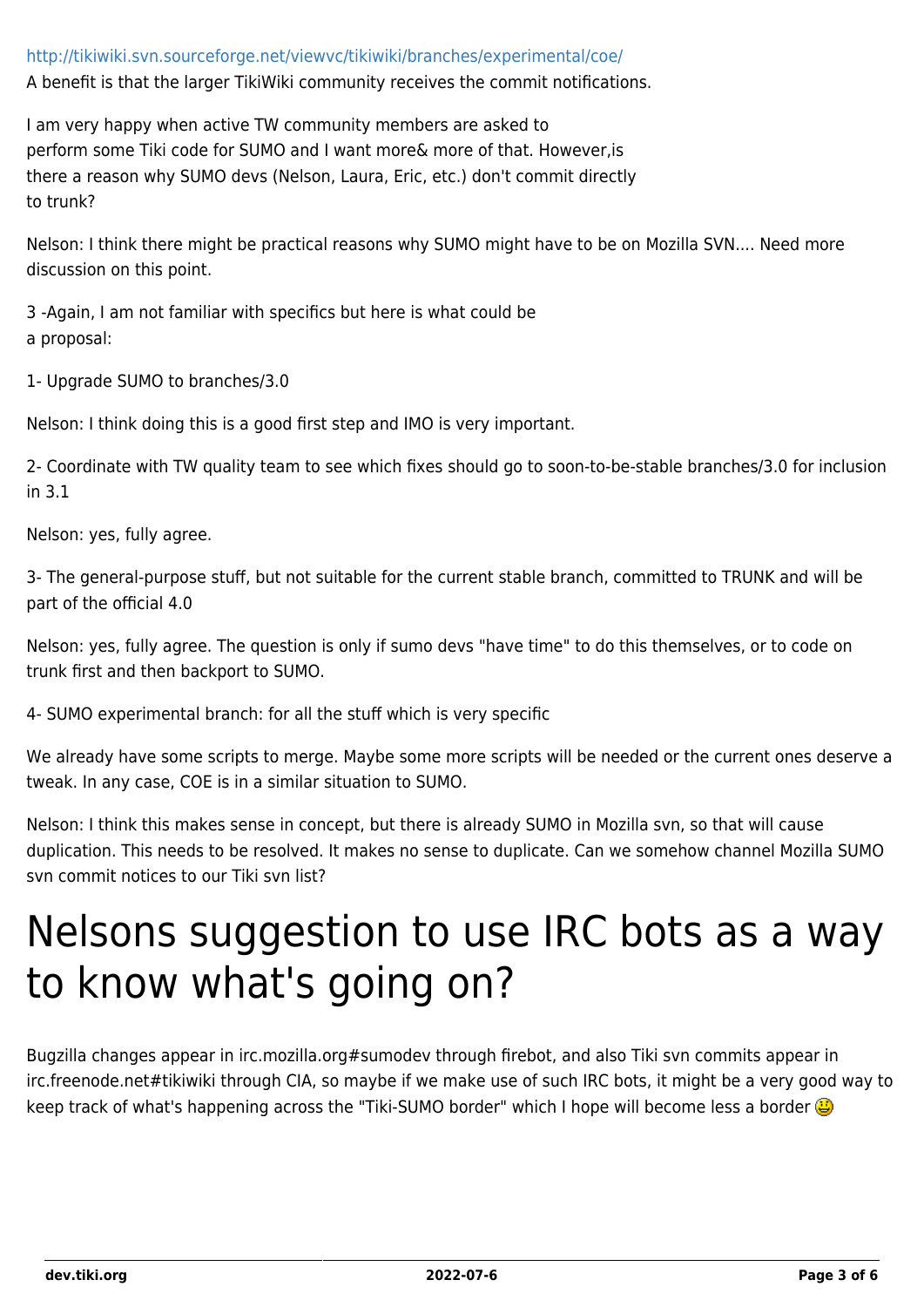## Sylvie's initial answers to David's questions and Nelson's comments:

• How can we make sure our patches are not missed by the TikiWiki community?

- is it possible to send all the commits on a mailing list. It will be so easier to follow for us.

Nelson: maybe IRCbot is better? Time to get creative. Mailing list may not help I think because SUMO devs already are flooded by bugmail from bugzilla. Or maybe it can work if they use intelligent (like gmail type) filtering like I know some do?

Sylvie: Easy to put a mainling list in a specific folder. You can search in a mailing list. It the irc has a log, yes it will be the same. The need is to be able to search on variable, commit comments, file names- and to have a chronological list. It will be great too that the commit comment is not only bug xxx but also a little summary.

• Is there a simple and straightforward way to submit our patches, or point to them, somewhere where you're looking?

- if you guys want to be developers in the tw team - no problem. You can propagate yourselves the fixes.

Nelson: This is ideal if SUMO devs can commit directly to Tiki trunk.

• How does your process of accepting patches look like?

We accept every patches - and if it does not look correct - we rollback.

Nelson: The approach in SUMO (or Mozilla in general) is to post patch files on Bugzilla, which are then reviewed then committed. In contrast, the way it's done in Tiki is to commit first and then review within SVN. Hence, the center of activity in SUMO is bugzilla, not SVN. In contrast, the center of activity in Tiki is SVN, not so much the Tiki bug tracker. This is a cultural difference that devs may not be used to...

### Do we need someone from the TikiWiki side that can work together with us in making sure relevant fixes are upstreamed?

Not sure somebody has free time to do that on the tw side.... We can look for a volunteer?

Nelson: Possibly.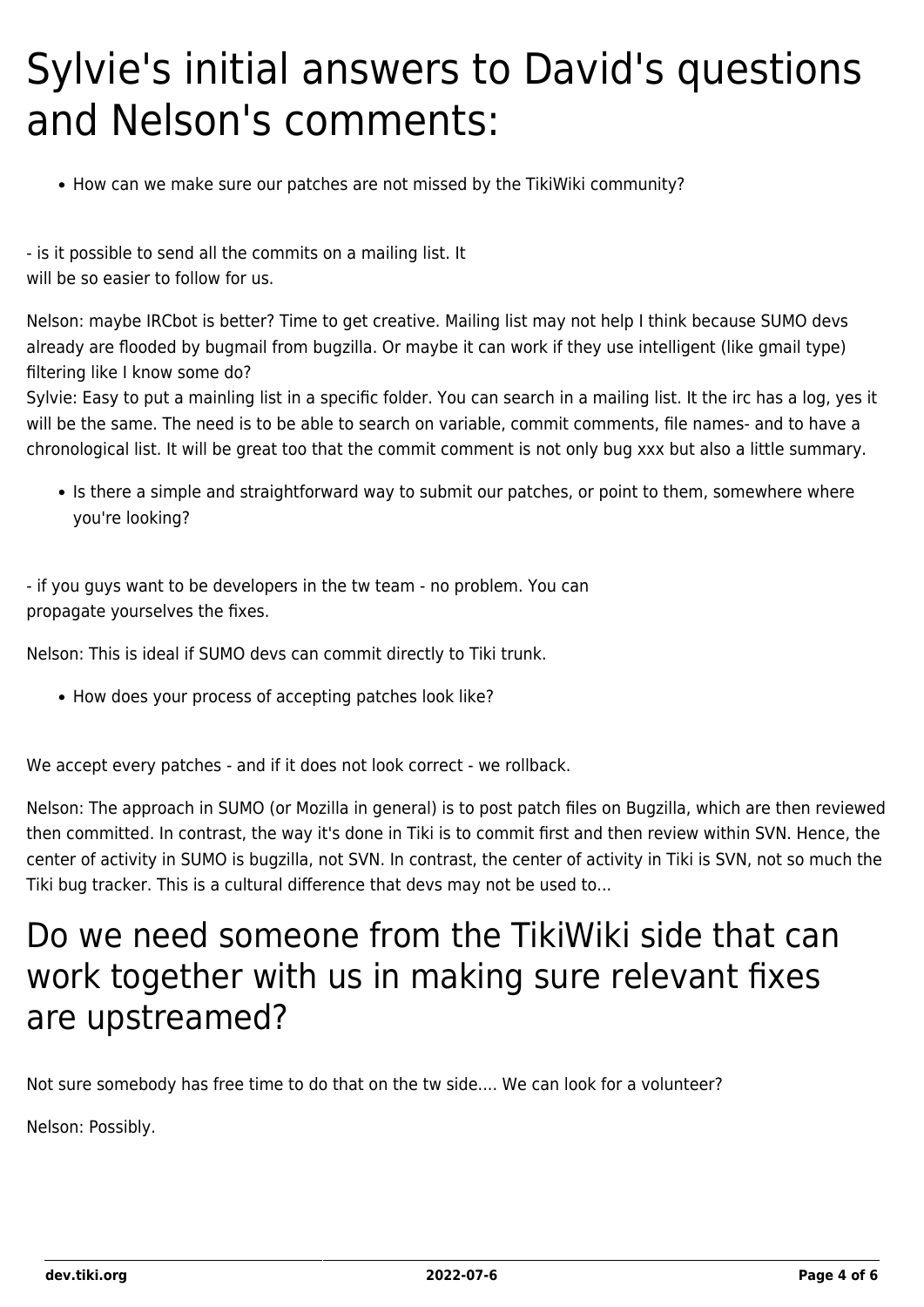### What has been already tranfered today (05/21/09)

- sefurl in ruules
- sefurl can be localized (lang=en transform into /en/)
- poll: poll date optimisation
- onthe way: multiple polls for one object
- more post types on forum
- more filter on forum posts
- some improvments in category cache

# Conclusions of the conference call

- Everyone agrees on overall goals of getting code bases as aligned as possible and to reduce feature/code duplication/etc.
- Council of Europe & SUMO both explained their internal procedures: they maintain a small list of files that they overwrite for each of their  $\sim$  60-70 sites (15 on trunk, 35 on stable). Their shareable code changes get sent to tiki trunk. They are presently on 2.x and will move to 3.x shortly.
- SUMO has load ([Firefox has over 250 million users, SUMO has 3 million unique visitors per week, and](http://spreadsheets.google.com/ccc?key=piA-a-dXCL2p7vB5pTu0HKA&hl=en) [about 10 million page views](http://spreadsheets.google.com/ccc?key=piA-a-dXCL2p7vB5pTu0HKA&hl=en)) and infrastructure (caching, load balanced, master/slave mysql) like no other Tiki site, and things need to be tested more (something may work well elsewhere but not there)
- SUMO releases from dev -> production every 1-3 weeks.
- [Quality Team](https://dev.tiki.org/Quality-Team) was introduced
- SUMO will upgrade from Tiki 1.x to Tiki 3.x (aiming for Q3, but depends on human resources), and create a list of patches
- All patches/fixes that SUMO deems shareable will go to [Quality Team/proposed branch](https://dev.tiki.org/Quality-Team) process or to trunk (and thus 4.0). See [RoadMap](https://dev.tiki.org/RoadMap). Possible outcomes for proposed patches in 3.x :
	- Accepted outright
	- $\circ$  Not suitable for branches/3.0 but great for trunk (and thus 4.0).
	- Not suitable, in current state, for general inclusion in Tiki. Typically, more discussion needed on how to make this more generic. Or it could duplicate an existing feature or be out-of-sync with Tiki code (ex.: a patch from 6 months ago).
- Some effort should be done (we didn't get into much details of specifics) to align [SUMO Roadmap](https://wiki.mozilla.org/Support/SumoDevRoadmap2009), Tiki [Roadmap](https://dev.tiki.org/RoadMap), etc.
- David asked a question about a point of contact. In general, discussions should be on [tikiwiki](mailto:tikiwiki-devel@lists.sourceforge.net)[devel@lists.sourceforge.net](mailto:tikiwiki-devel@lists.sourceforge.net) If this is too slow or not suitable in a particular case, Marc Laporte volunteered to be point of contact.
- SUMO will continue on own svn but will create some way for tiki devs to see what happens will be figured out.
	- (e.g. a hook to send commits to [Tiki commit mailing list](http://lists.sourceforge.net/lists/listinfo/tikiwiki-cvs), or a hook to automatically send commits into a tikiwiki SVN branch)
- By following all this, upgrading from 3 to 4 will be fairly easy for SUMO.